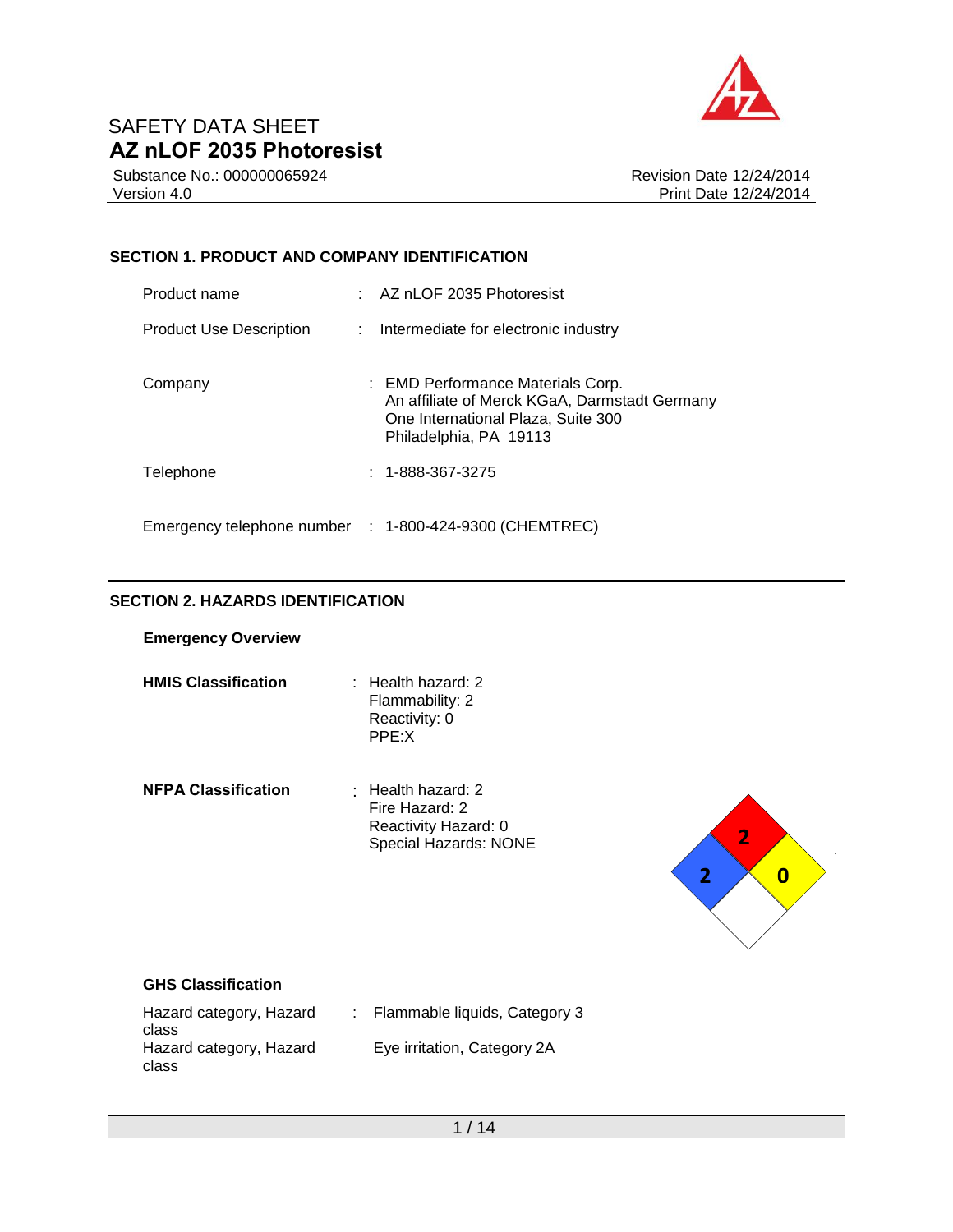Substance No.: 000000065924 Version 4.0



Revision Date 12/24/2014 Print Date 12/24/2014

| Hazard category, Hazard<br>class | Specific target organ toxicity - single exposure, Category 3                                                                                                                                                                                                                                                                                                                                                                                                                                                                                                                                                                                                                                                                                                                                                                                                                                                                                                                                                                                                                                                                                                                                                                                |
|----------------------------------|---------------------------------------------------------------------------------------------------------------------------------------------------------------------------------------------------------------------------------------------------------------------------------------------------------------------------------------------------------------------------------------------------------------------------------------------------------------------------------------------------------------------------------------------------------------------------------------------------------------------------------------------------------------------------------------------------------------------------------------------------------------------------------------------------------------------------------------------------------------------------------------------------------------------------------------------------------------------------------------------------------------------------------------------------------------------------------------------------------------------------------------------------------------------------------------------------------------------------------------------|
| <b>GHS-Labelling</b>             |                                                                                                                                                                                                                                                                                                                                                                                                                                                                                                                                                                                                                                                                                                                                                                                                                                                                                                                                                                                                                                                                                                                                                                                                                                             |
| Symbol(s)                        |                                                                                                                                                                                                                                                                                                                                                                                                                                                                                                                                                                                                                                                                                                                                                                                                                                                                                                                                                                                                                                                                                                                                                                                                                                             |
| Signal word                      | Warning                                                                                                                                                                                                                                                                                                                                                                                                                                                                                                                                                                                                                                                                                                                                                                                                                                                                                                                                                                                                                                                                                                                                                                                                                                     |
| <b>Hazard statements</b>         | Flammable liquid and vapour.<br>Causes serious eye irritation.<br>May cause respiratory irritation, and drowsiness or dizziness.                                                                                                                                                                                                                                                                                                                                                                                                                                                                                                                                                                                                                                                                                                                                                                                                                                                                                                                                                                                                                                                                                                            |
| Precautionary statements         | <b>Prevention:</b><br>Keep away from heat/sparks/open flames/hot surfaces. - No<br>smoking.<br>Keep container tightly closed.<br>Ground/bond container and receiving equipment.<br>Use explosion-proof electrical/ ventilating/ lighting/ equipment.<br>Use only non-sparking tools.<br>Take precautionary measures against static discharge.<br>Wash skin thoroughly after handling.<br>Wear protective gloves/ protective clothing/ eye protection/<br>face protection.<br>Response:<br>IF ON SKIN (or hair): Remove/ Take off immediately all<br>contaminated clothing. Rinse skin with water/ shower.<br>IF INHALED: If breathing is difficult, remove victim to fresh air<br>and keep at rest in a position comfortable for breathing.<br>IF IN EYES: Rinse cautiously with water for several minutes.<br>Remove contact lenses, if present and easy to do. Continue<br>rinsing.<br>IF exposed or if you feel unwell:<br>Get medical advice/ attention.<br>In case of fire: Use dry sand, dry chemical or alcohol-resistant<br>foam for extinction.<br>Storage:<br>Store in a well-ventilated place. Keep cool.<br>Store in a closed container.<br>Disposal:<br>Dispose of contents/ container to an approved waste disposal<br>plant. |

**Special labelling of certain mixtures :**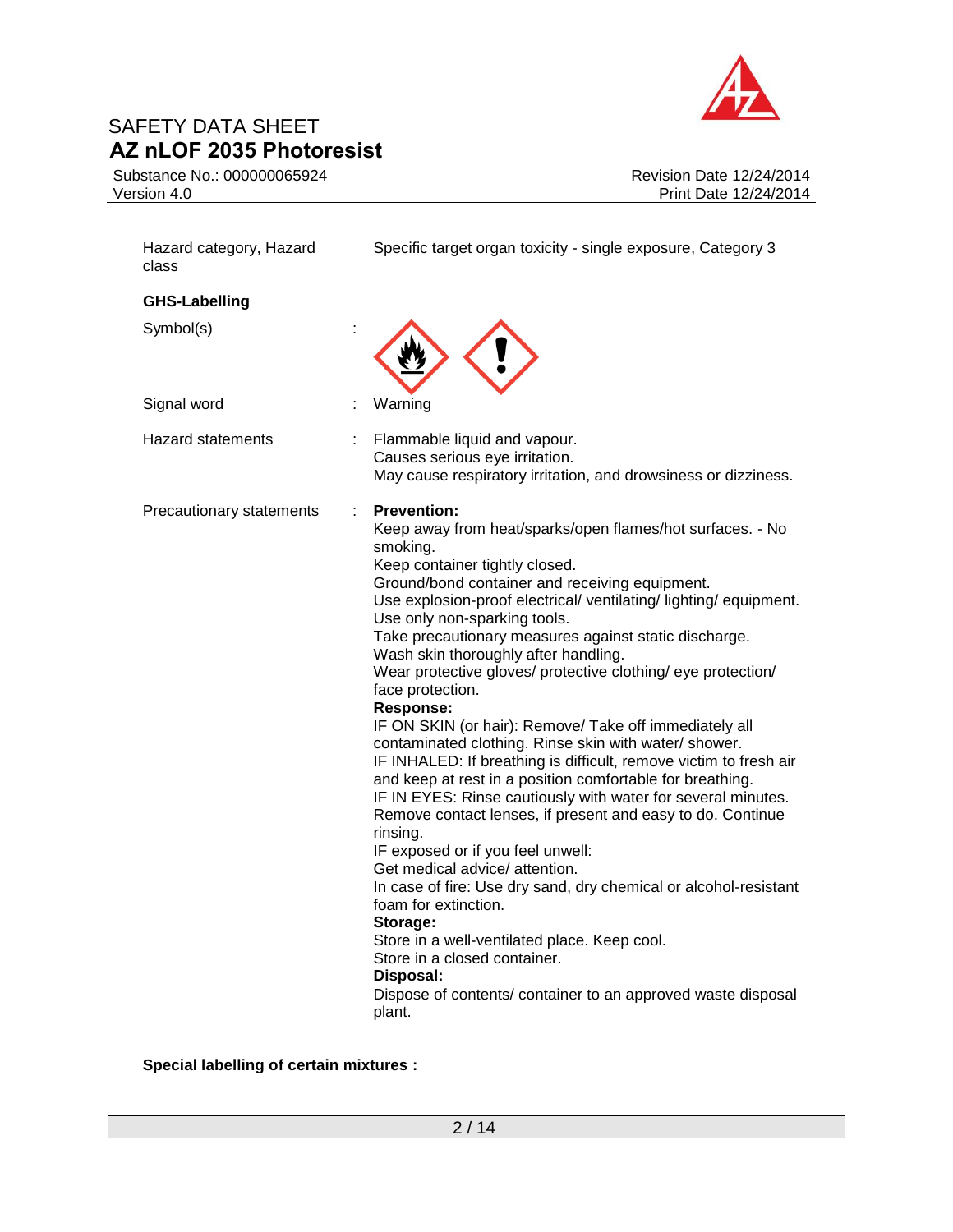

Substance No.: 000000065924 Version 4.0

The following percentage of the mixture consists of ingredient(s) with unknown acute toxicity: < 33 %

### **SECTION 3. COMPOSITION/INFORMATION ON INGREDIENTS**

### **Hazardous ingredients**

| Component                            | CAS-No.           | Weight percent |
|--------------------------------------|-------------------|----------------|
| 1-Methoxy-2-propanol acetate         | 108-65-6          | $60 - 70$      |
| Modified melamine-formaldehyde resin | 67829000004-5594P | < 4            |
| Phenolic compound                    | 67829000004-5803P | 1 >            |
| 2-Methoxy-1-propanol acetate         | 70657-70-4        | < 0.3          |

#### **Non-hazardous ingredients**

| Component                      | CAS-No.           | Weight percent |
|--------------------------------|-------------------|----------------|
| Cresol novolak resin           | 67829000004-5792P | $25 - 30$      |
| Benzeneacetonitrile derivative | 67829000004-5765P | 2 >            |
| Phenolic polyol                | 67829000004-5798P |                |

### **SECTION 4. FIRST AID MEASURES**

| <b>First aid procedures</b> |                                                                                                                                                                          |
|-----------------------------|--------------------------------------------------------------------------------------------------------------------------------------------------------------------------|
| General advice              | : Remove contaminated clothing immediately and clean<br>affected parts of the body thoroughly.                                                                           |
| Inhalation                  | : If inhaled, remove to fresh air. If breathing is difficult, give<br>oxygen. If symptoms persist, call a physician.                                                     |
| Skin contact                | : Wash off immediately with soap and plenty of water while<br>removing all contaminated clothes and shoes. Get medical<br>attention if irritation develops and persists. |
| Eye contact                 | : Remove contact lenses. Flush eyes with water at least 15<br>minutes. Get medical attention if eye irritation develops or<br>persists.                                  |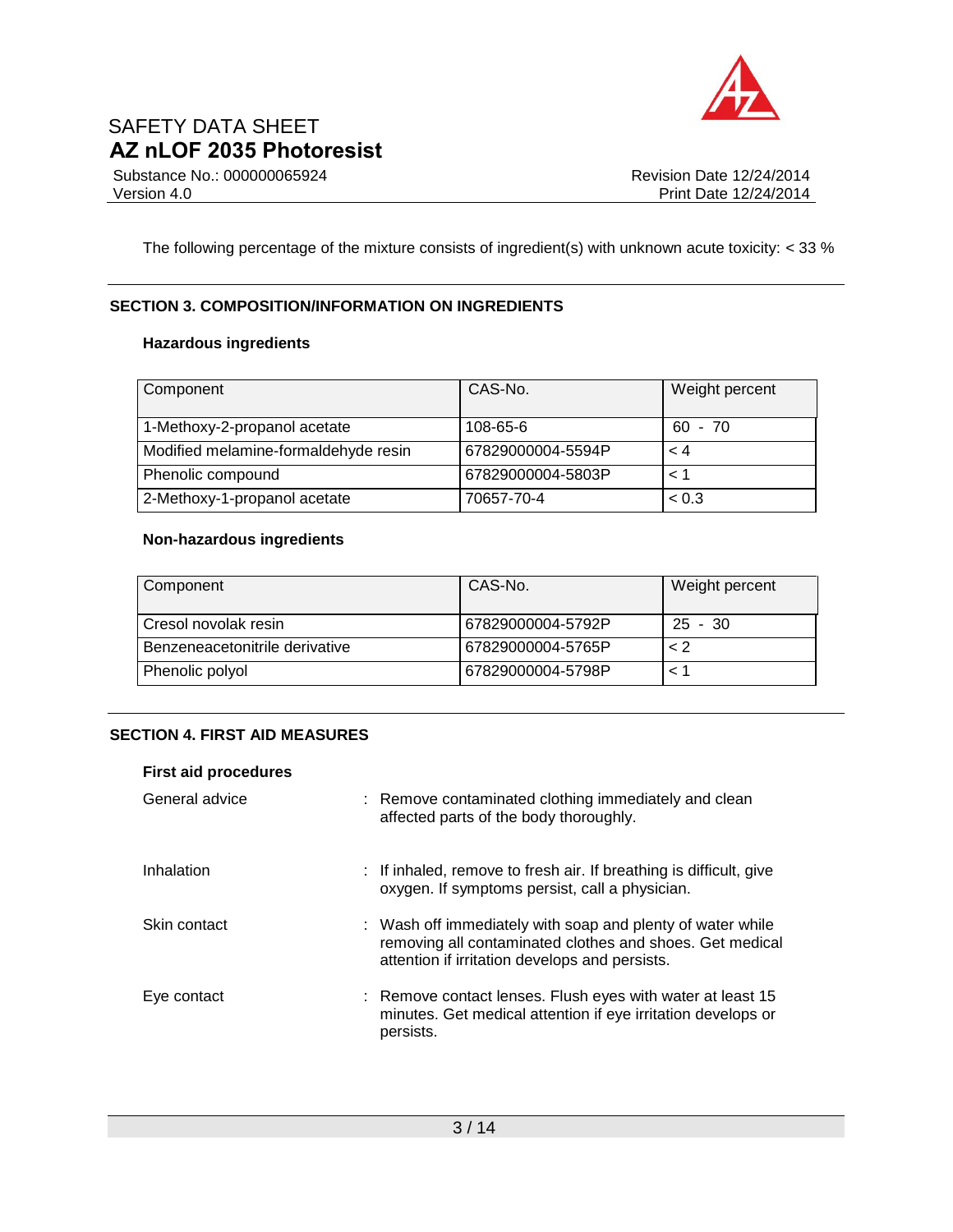

Substance No.: 000000065924 Version 4.0

| Ingestion | : Keep respiratory tract clear. If conscious, drink plenty of water. |
|-----------|----------------------------------------------------------------------|
|           | Never give anything by mouth to an unconscious person.               |
|           | Obtain medical attention.                                            |

### **SECTION 5. FIREFIGHTING MEASURES**

| <b>Flammable properties</b>                           |                                                                                                                                                   |
|-------------------------------------------------------|---------------------------------------------------------------------------------------------------------------------------------------------------|
| Flash point                                           | : 118 °F (48 °C)<br>Method: closed cup                                                                                                            |
| <b>Fire fighting</b>                                  |                                                                                                                                                   |
| Suitable extinguishing media                          | : Carbon dioxide, water, alcohol resistant foam, dry chemical.                                                                                    |
| Further information                                   | : In the event of fire, wear self-contained breathing apparatus.<br>Use personal protective equipment.<br>Cool containers/tanks with water spray. |
| Protective equipment and precautions for firefighters |                                                                                                                                                   |
| Specific hazards during<br>firefighting               | : As the product contains combustible organic components, fire<br>will produce dense black smoke containing hazardous                             |

products of combustion (see section 10).

## **SECTION 6. ACCIDENTAL RELEASE MEASURES**

| Personal precautions                                 | : Wear suitable personal protective equipment.<br>Avoid contact with skin and eyes.<br>Keep away sources of ignition.                                                                                                           |
|------------------------------------------------------|---------------------------------------------------------------------------------------------------------------------------------------------------------------------------------------------------------------------------------|
| Environmental precautions                            | : Do not allow entry to drains, water courses or soil<br>Prevent spreading by use of suitable barriers.<br>Local authorities should be advised if significant spillages<br>cannot be contained.                                 |
| Methods for containment /<br>Methods for cleaning up | : Wearing appropriate personal protective equipment, contain<br>spill, ventilate area of spill or leak, remove all sparking devices<br>or ignition sources, collect onto inert absorbent, and place in a<br>suitable container. |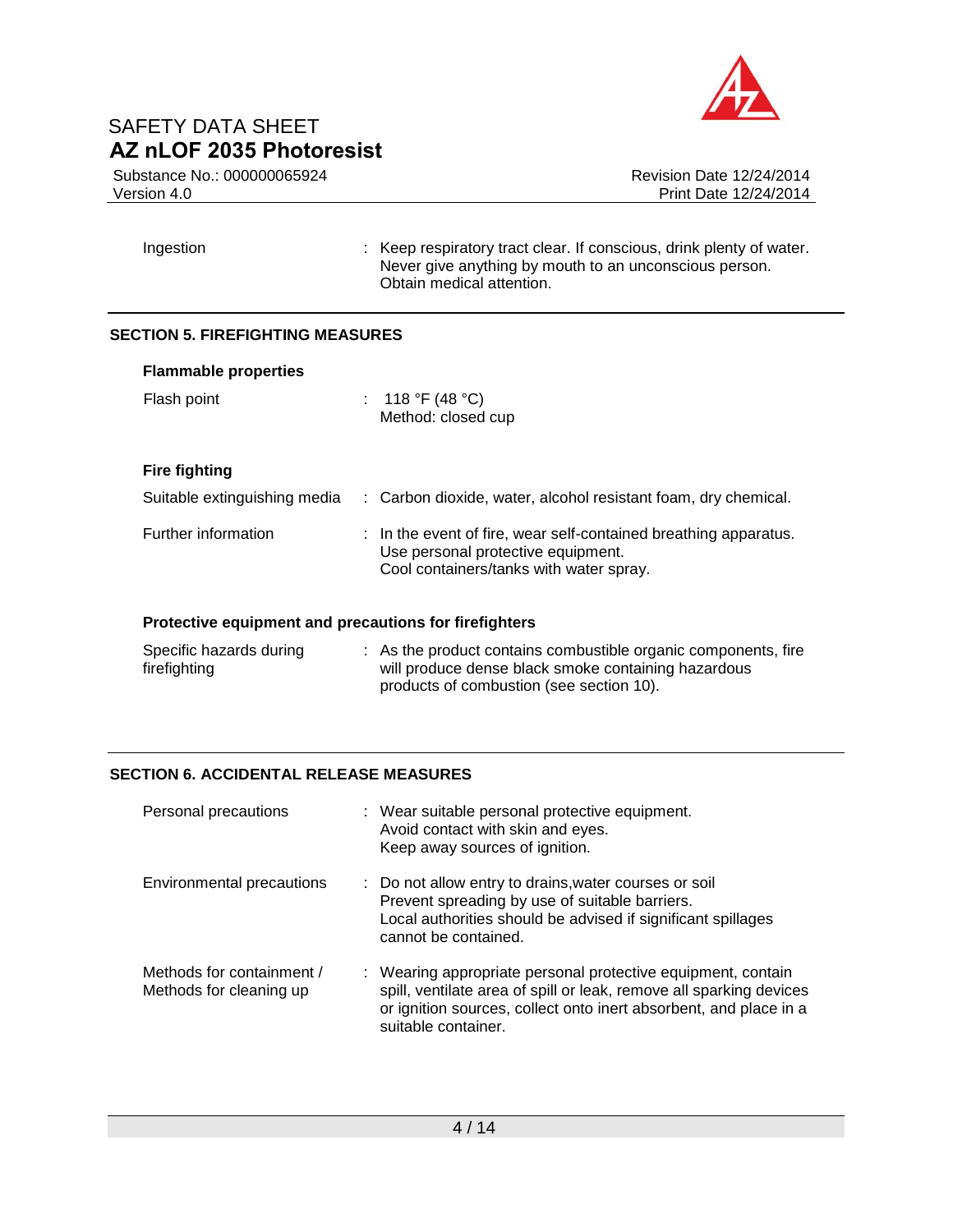

Substance No.: 000000065924 Version 4.0

Revision Date 12/24/2014 Print Date 12/24/2014

#### **SECTION 7. HANDLING AND STORAGE**

| <b>Handling</b>                                    |                                                                                                                                                                                         |
|----------------------------------------------------|-----------------------------------------------------------------------------------------------------------------------------------------------------------------------------------------|
| Handling                                           | : Do not breathe vapours or spray mist.<br>Do not get on skin or clothing.<br>For personal protection see section 8.<br>Use only in area provided with appropriate exhaust ventilation. |
| Advice on protection against<br>fire and explosion | : Keep away from heat and sources of ignition.<br>Take measures to prevent the build up of electrostatic charge.<br>Avoid shock and friction.                                           |
| <b>Storage</b>                                     |                                                                                                                                                                                         |
| Further information on<br>storage conditions       | : Keep container tightly closed in a dry and well-ventilated<br>place.<br>May liberate combustible solvent vapors.<br>Store at appropriate temperature. See label for details.          |
| Advice on common storage                           | : Do not store with acids or alkalies<br>Do not store with strong oxidizing agents                                                                                                      |

## **SECTION 8. EXPOSURE CONTROLS/PERSONAL PROTECTION**

#### **Exposure Guidelines**

#### **Components with workplace control parameters**

| <b>Components</b>            | CAS-No.  | <b>Control parameters</b> | Basis |
|------------------------------|----------|---------------------------|-------|
| I-Methoxy-2-propanol acetate | 108-65-6 | TWA: 50 ppm               | WFFI  |

#### **Engineering measures**

| <b>Engineering measures</b> | : Handle only in a place equipped with local exhaust (or other |
|-----------------------------|----------------------------------------------------------------|
|                             | appropriate exhaust).                                          |

| Personal protective equipment |
|-------------------------------|
|-------------------------------|

| Eye protection  | : Safety eyewear to protect against splashes. |
|-----------------|-----------------------------------------------|
| Hand protection | : Solvent-resistant gloves                    |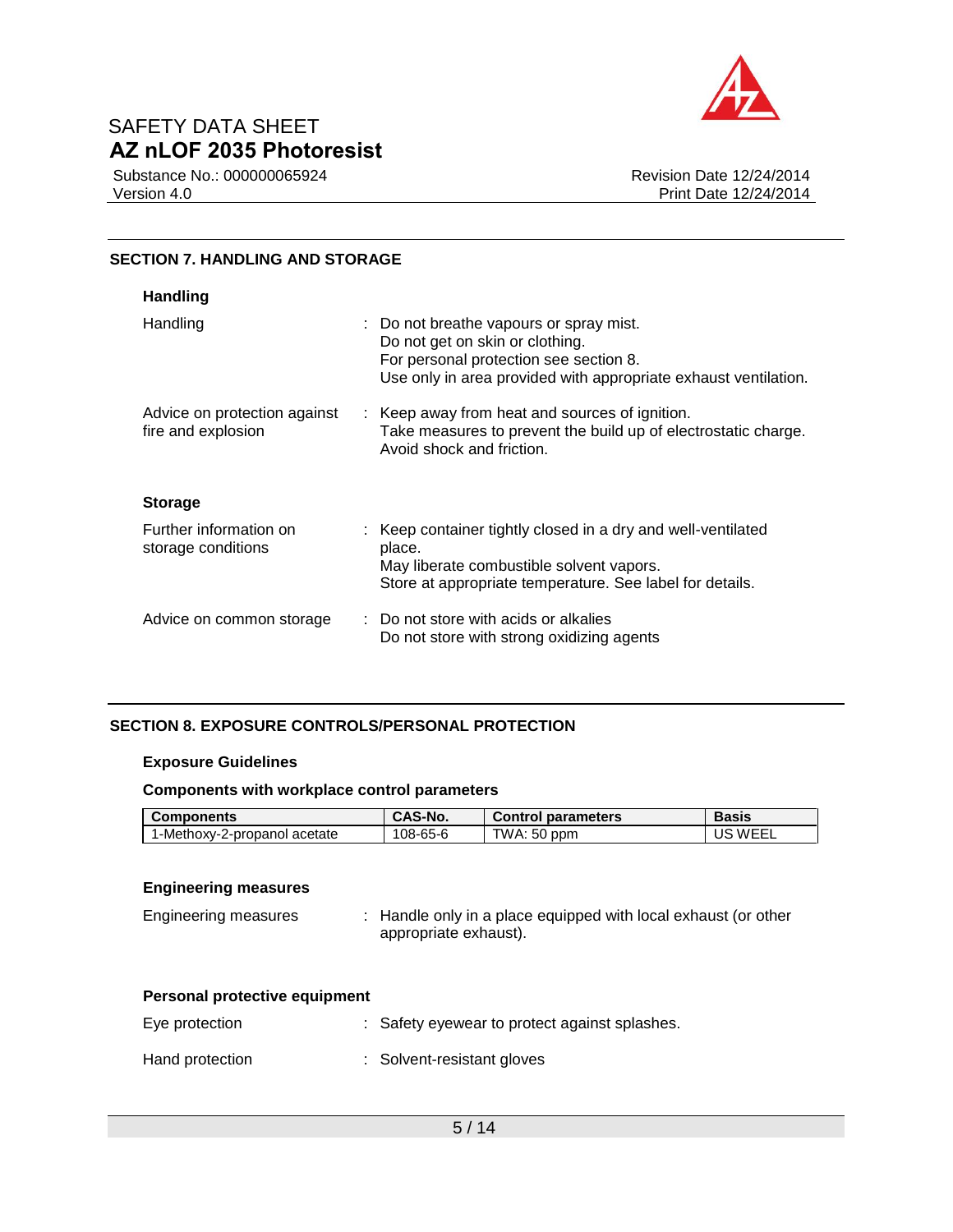

Substance No.: 000000065924 Version 4.0

Revision Date 12/24/2014 Print Date 12/24/2014

| Skin and body protection | : Clothing suitable to prevent skin contact.                                                                                                                              |
|--------------------------|---------------------------------------------------------------------------------------------------------------------------------------------------------------------------|
| Respiratory protection   | : In the case of vapour formation use a respirator with an<br>approved filter.<br>Respirator with filter for organic vapour<br>Use NIOSH approved respiratory protection. |
| Hygiene measures         | : Observe the usual precautions when handling chemicals.                                                                                                                  |

### **SECTION 9. PHYSICAL AND CHEMICAL PROPERTIES**

| Appearance       |   |                                                                  |
|------------------|---|------------------------------------------------------------------|
| Form<br>Color    | ÷ | Liquid<br>Clear, pale yellow to yellow.                          |
| Odor             |   | : Strong, characteristic odor.                                   |
| Safety data      |   |                                                                  |
| Flash point      |   | : 118 °F (48 °C)<br>Method: closed cup                           |
| pH               |   | : Not applicable                                                 |
| Starts to boil   |   | : 293 °F (145 °C)                                                |
| Vapour pressure  |   | $: 3.2$ Torr<br>at 68 °F (20 °C)                                 |
| Density          |   | : $1.052$ g/cm3                                                  |
| Water solubility |   | : The solvent is water soluble but the product forms two layers. |
| <b>VOC</b>       |   | : 690 g/l (Calculated value)                                     |
| Loss on drying   |   | $: z = 65 \%$                                                    |

### **SECTION 10. STABILITY AND REACTIVITY**

| Conditions to avoid |  | : Avoid contact with oxidizing agents. |  |
|---------------------|--|----------------------------------------|--|
|---------------------|--|----------------------------------------|--|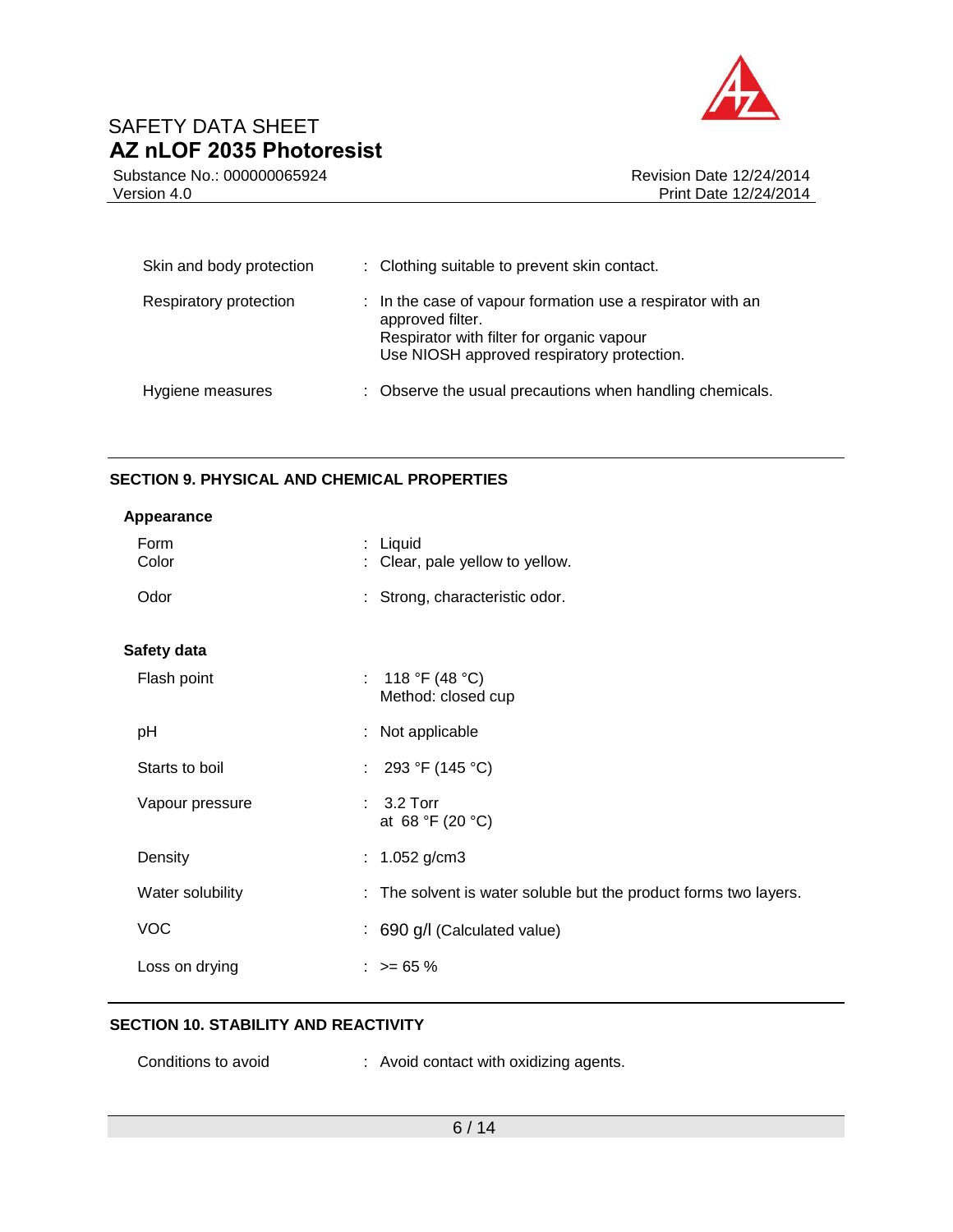

Substance No.: 000000065924 Version 4.0

Revision Date 12/24/2014 Print Date 12/24/2014

|                                     | Avoid contact with strong acids.<br>Avoid contact with alkaline materials.                                  |
|-------------------------------------|-------------------------------------------------------------------------------------------------------------|
| Hazardous decomposition<br>products | : Thermal decomposition may generate carbon dioxide, carbon<br>monoxide, and oxides of nitrogen and sulfur. |
| Hazardous reactions                 | : Hazardous polymerisation does not occur.                                                                  |
| Chemical stability                  | : Stable under normal conditions.                                                                           |

## **SECTION 11. TOXICOLOGICAL INFORMATION**

### **Data for AZ nLOF 2035 Photoresist**

| Further information |  | No toxicological testing was carried out on the preparation. |  |  |  |
|---------------------|--|--------------------------------------------------------------|--|--|--|
|---------------------|--|--------------------------------------------------------------|--|--|--|

## **Data for 1-Methoxy-2-propanol acetate (108-65-6)**

| Acute oral toxicity       | : LD50: 8,532 mg/kg<br>Species: rat                         |
|---------------------------|-------------------------------------------------------------|
| Acute inhalation toxicity | : LC50: $>$ 23.8 mg/l<br>Exposure time: 6 h<br>Species: rat |
| Acute dermal toxicity     | : LD50: $> 5,000$ mg/kg<br>Species: rabbit                  |
| <b>Skin irritation</b>    | : Result: non-irritant                                      |
| Eye irritation            | : Result: Moderate eye irritation<br>Source: Supplier MSDS  |
| Sensitisation             | : Species: Guinea pig<br>Result: non-sensitizing            |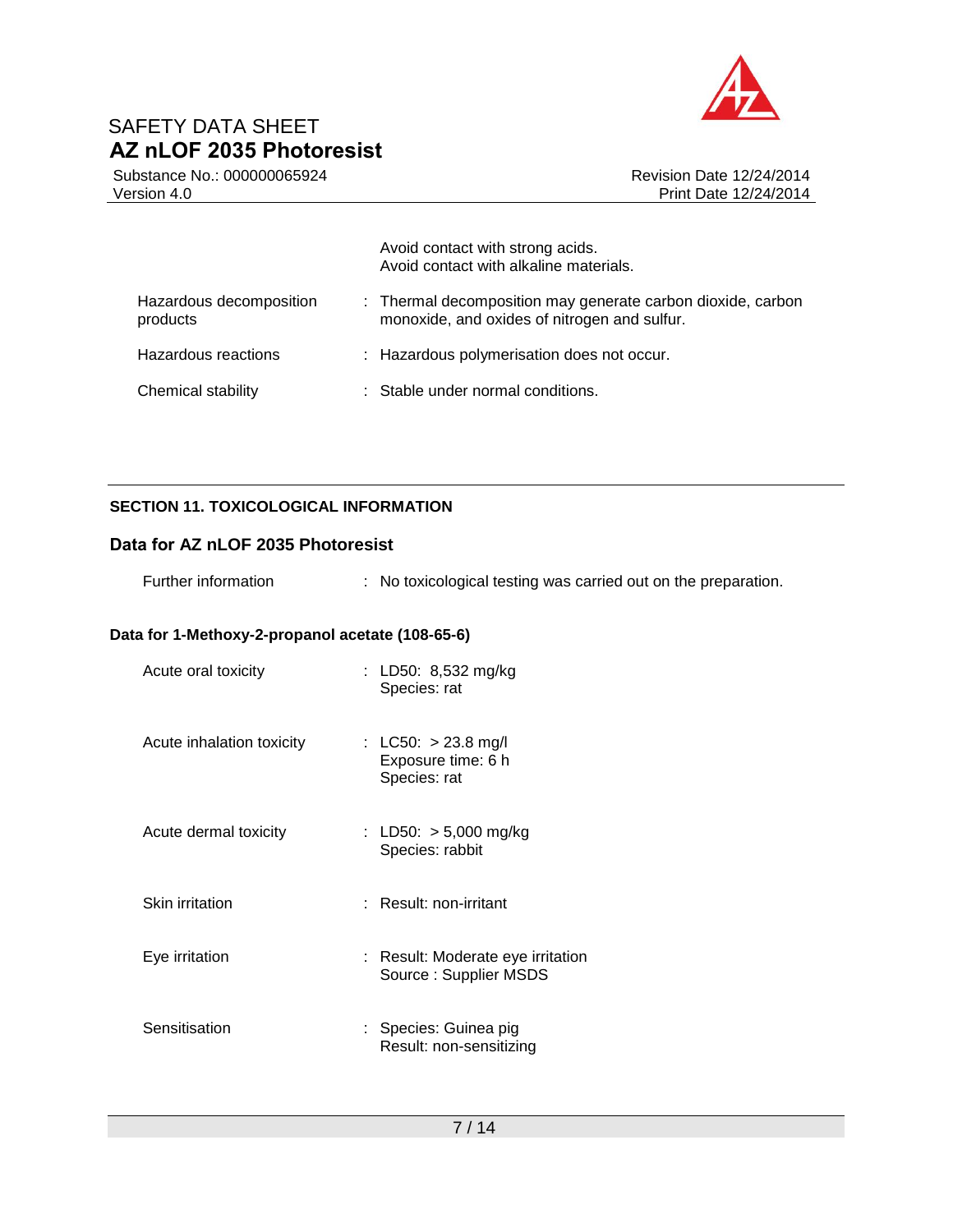Substance No.: 000000065924 Version 4.0



#### **Toxicology Assessment**

| <b>CMR</b> effects                                 | : Teratogenicity:<br>Oral and Inhalation developmental toxicity studies were<br>conducted in pregnant rats and rabbits with PGMEA (1-<br>Methoxy-2-propanol acetate) containing approximately 2%<br>beta isomer (cited in 1-METHOXY-2-PROPANOL ACETATE<br>OECD SIDS Report). No statistically significant effects were<br>noted in developmental parameters at any of the dose levels<br>tested (Oral study - up to 1,000 mg/kg/day and inhalation<br>study - up to 4000 ppm).                                                                                                                                                                                                                                                                                                                                                                                                                                                                                                                                                                              |
|----------------------------------------------------|-------------------------------------------------------------------------------------------------------------------------------------------------------------------------------------------------------------------------------------------------------------------------------------------------------------------------------------------------------------------------------------------------------------------------------------------------------------------------------------------------------------------------------------------------------------------------------------------------------------------------------------------------------------------------------------------------------------------------------------------------------------------------------------------------------------------------------------------------------------------------------------------------------------------------------------------------------------------------------------------------------------------------------------------------------------|
| Data for 2-Methoxy-1-propanol acetate (70657-70-4) |                                                                                                                                                                                                                                                                                                                                                                                                                                                                                                                                                                                                                                                                                                                                                                                                                                                                                                                                                                                                                                                             |
| Acute inhalation toxicity                          | : Data refers to Beta Isomer                                                                                                                                                                                                                                                                                                                                                                                                                                                                                                                                                                                                                                                                                                                                                                                                                                                                                                                                                                                                                                |
| <b>Toxicology Assessment</b>                       |                                                                                                                                                                                                                                                                                                                                                                                                                                                                                                                                                                                                                                                                                                                                                                                                                                                                                                                                                                                                                                                             |
| <b>CMR</b> effects                                 | : Teratogenicity:<br>The beta isomer, 2-Methoxy-1-propanol acetate, was tested<br>by itself for developmental/teratogenic effects in pregnant rats<br>and rabbits. Developmental/teratogenic effects were observed<br>in both species via the inhalation route of exposure. In<br>rabbits, the effects only occurred in the highest dose group<br>(545 ppm) in absence of any significant maternal toxicity. In<br>rats, these effects were also only observed in the highest dose<br>group, but in the presence of significant maternal toxicity,<br>which placed the cause of the developmental effects in<br>question. The No Observable Adverse Effect Level, NOAEL,<br>for the inhalation exposures in rabbits with the pure beta<br>isomer was determined to be 145 ppm, this equates to<br>exposure of 1-Methoxy-2-propanol acetate with a level of beta<br>isomer $> 2\%$ . Since this Product formulation contains $< 0.3\%$<br>of the beta isomer, it is judged that exposure to this product<br>formulation does not pose a reproductive hazard. |

## **Data for Modified melamine formaldehyde resin (67829000004-5594P)**

| Acute inhalation toxicity | : $LC50: > 2500$ ppm  |
|---------------------------|-----------------------|
|                           | Exposure time: 4 h    |
|                           | Species: rat          |
|                           | Source: Supplier MSDS |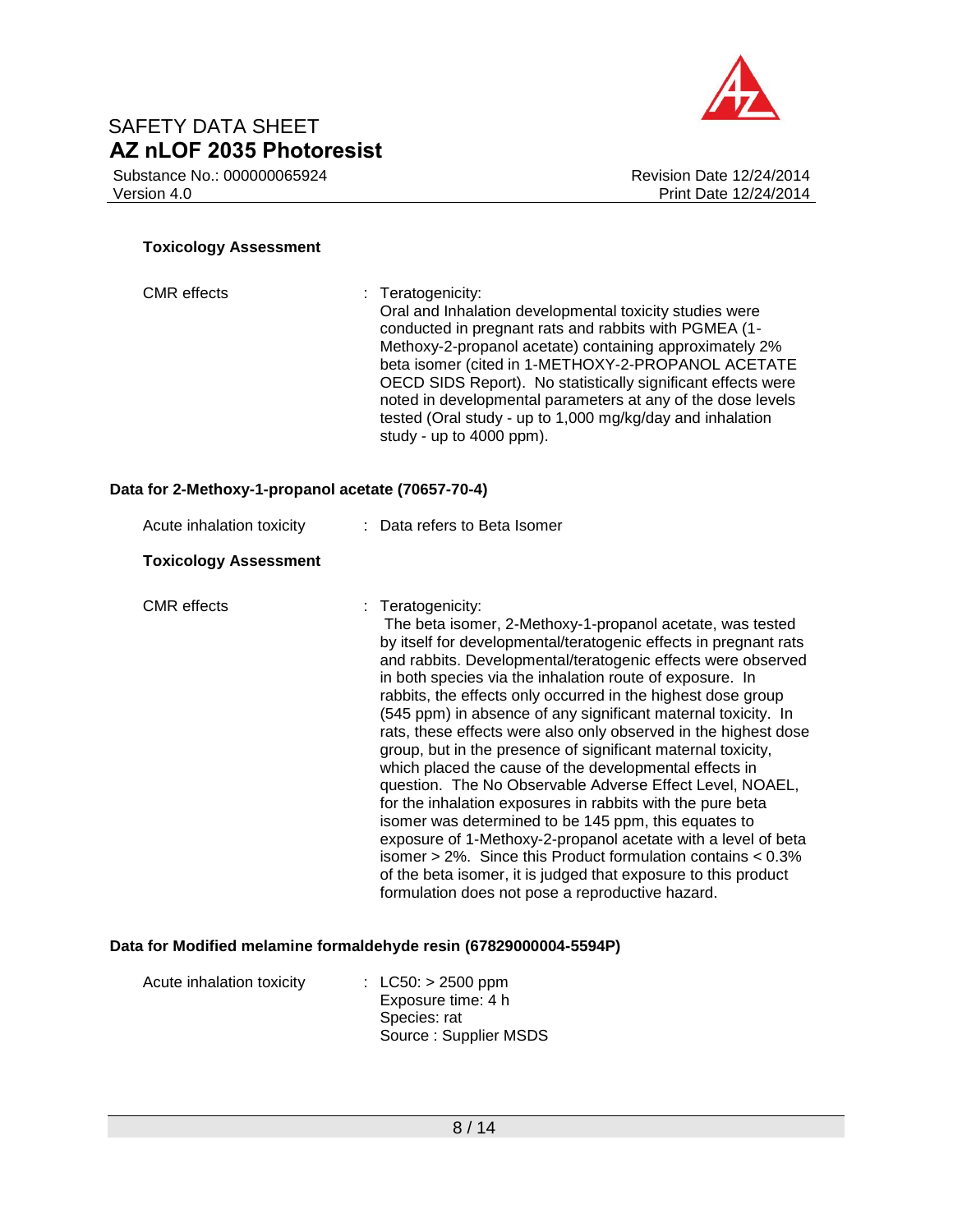

Substance No.: 000000065924 Version 4.0

Revision Date 12/24/2014 Print Date 12/24/2014

| Acute dermal toxicity | : LD50: $> 2$ mg/kg<br>Species: rabbit<br>Source: Supplier MSDS            |  |  |
|-----------------------|----------------------------------------------------------------------------|--|--|
| Eye irritation        | : Classification: Irritating to eyes.<br>Source: EU CLP/GHS Classification |  |  |

## **SECTION 12. ECOLOGICAL INFORMATION**

### **Data for AZ nLOF 2035 Photoresist**

| Additional ecological | : No ecological testing was carried out on the preparation. |
|-----------------------|-------------------------------------------------------------|
| information           |                                                             |

### **Data for 1-Methoxy-2-propanol acetate (108-65-6)**

| <b>Ecotoxicity effects</b>                                                             |  |                                                                          |  |  |
|----------------------------------------------------------------------------------------|--|--------------------------------------------------------------------------|--|--|
| Toxicity to fish                                                                       |  | : LC50: 100 - 180 mg/l Exposure time: 96 h                               |  |  |
|                                                                                        |  | Species: Oncorhynchus mykiss (rainbow trout)                             |  |  |
|                                                                                        |  | $\therefore$ LC50: 161 mg/l Exposure time: 96 h                          |  |  |
|                                                                                        |  | Species: Fish general (Pisces)                                           |  |  |
|                                                                                        |  | $:$ NOEC: 100 mg/l Exposure time: 96 h                                   |  |  |
|                                                                                        |  | Species: Fish general (Pisces)                                           |  |  |
| Toxicity to daphnia and other $\therefore$ EC50: $>$ 500 mg/l<br>aquatic invertebrates |  | Species: Daphnia magna                                                   |  |  |
| Toxicity to bacteria                                                                   |  | : EC20: 1,000 mg/l<br>Exposure time: 30 min<br>Species: activated sludge |  |  |

#### **Elimination information (persistence and degradability)**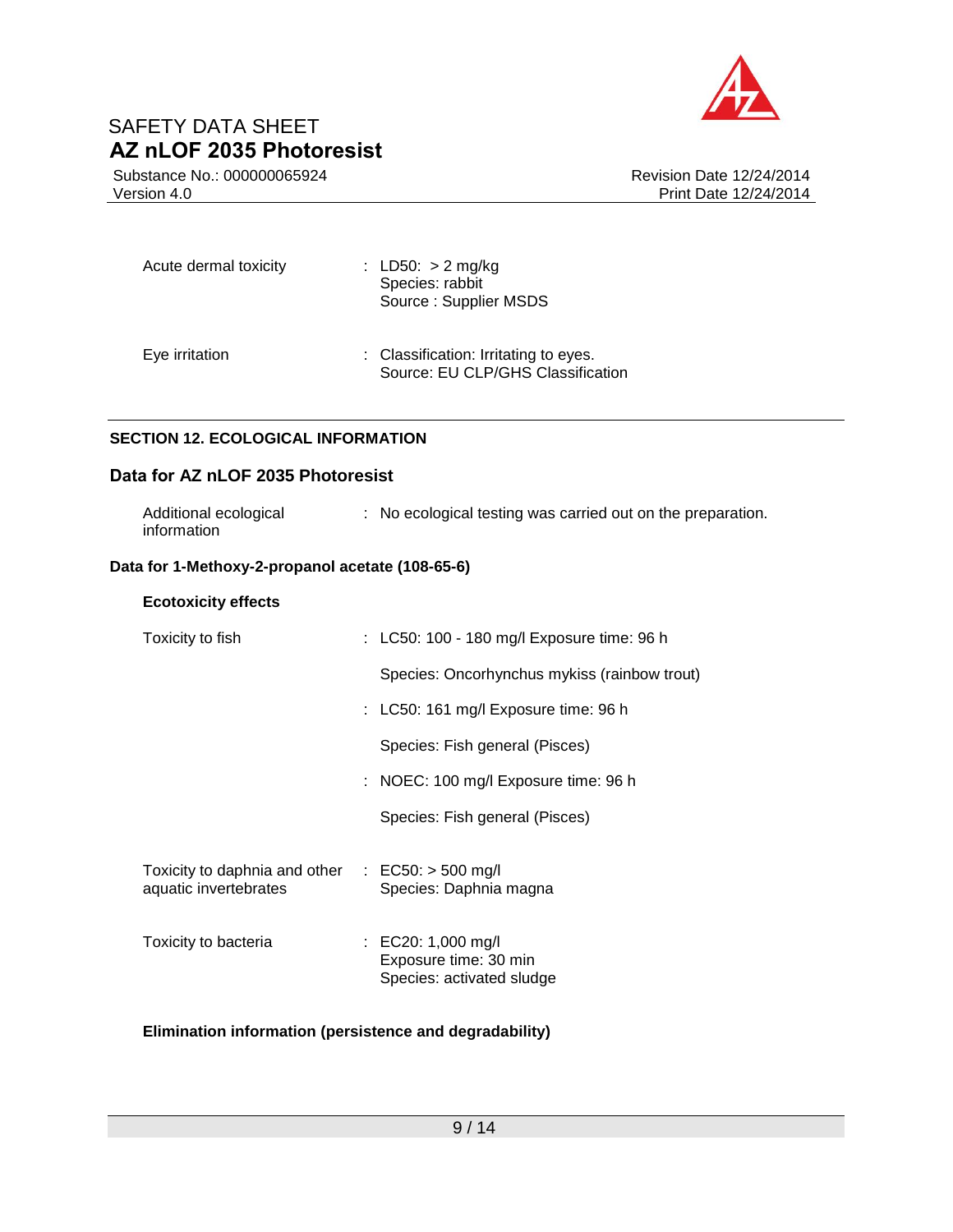

Substance No.: 000000065924 Version 4.0

Biodegradability : Method: OECD 302 B

: The product is biodegradable.

#### **Data for Modified melamine formaldehyde resin (67829000004-5594P)**

### **Ecotoxicity effects**

| Toxicity to fish                                       | $\therefore$ LC50: > 603.1 mg/l Exposure time: 96 h        |
|--------------------------------------------------------|------------------------------------------------------------|
|                                                        | Species: Lepomis macrochirus (Bluegill sunfish)            |
| Toxicity to daphnia and other<br>aquatic invertebrates | : $EC50: > 63$ mg/l<br>Species: Daphnia magna (Water flea) |

### **SECTION 13. DISPOSAL CONSIDERATIONS**

| Further information    | : Dispose of as hazardous waste in compliance with local and<br>national regulations.<br>For disposal, this material is a flammable hazardous waste<br>under RCRA. |
|------------------------|--------------------------------------------------------------------------------------------------------------------------------------------------------------------|
| Contaminated packaging | : Packaging that cannot be cleaned should be disposed of as<br>product waste                                                                                       |
| RCRA hazardous waste   | $:$ RCRA number: D001<br>Yes -- If it becomes a waste as sold.                                                                                                     |

### **SECTION 14. TRANSPORT INFORMATION**

#### **DOT** Not restricted

### **IATA**

| UN number                | : 1993                     |
|--------------------------|----------------------------|
| Description of the goods | : Flammable liquid, n.o.s. |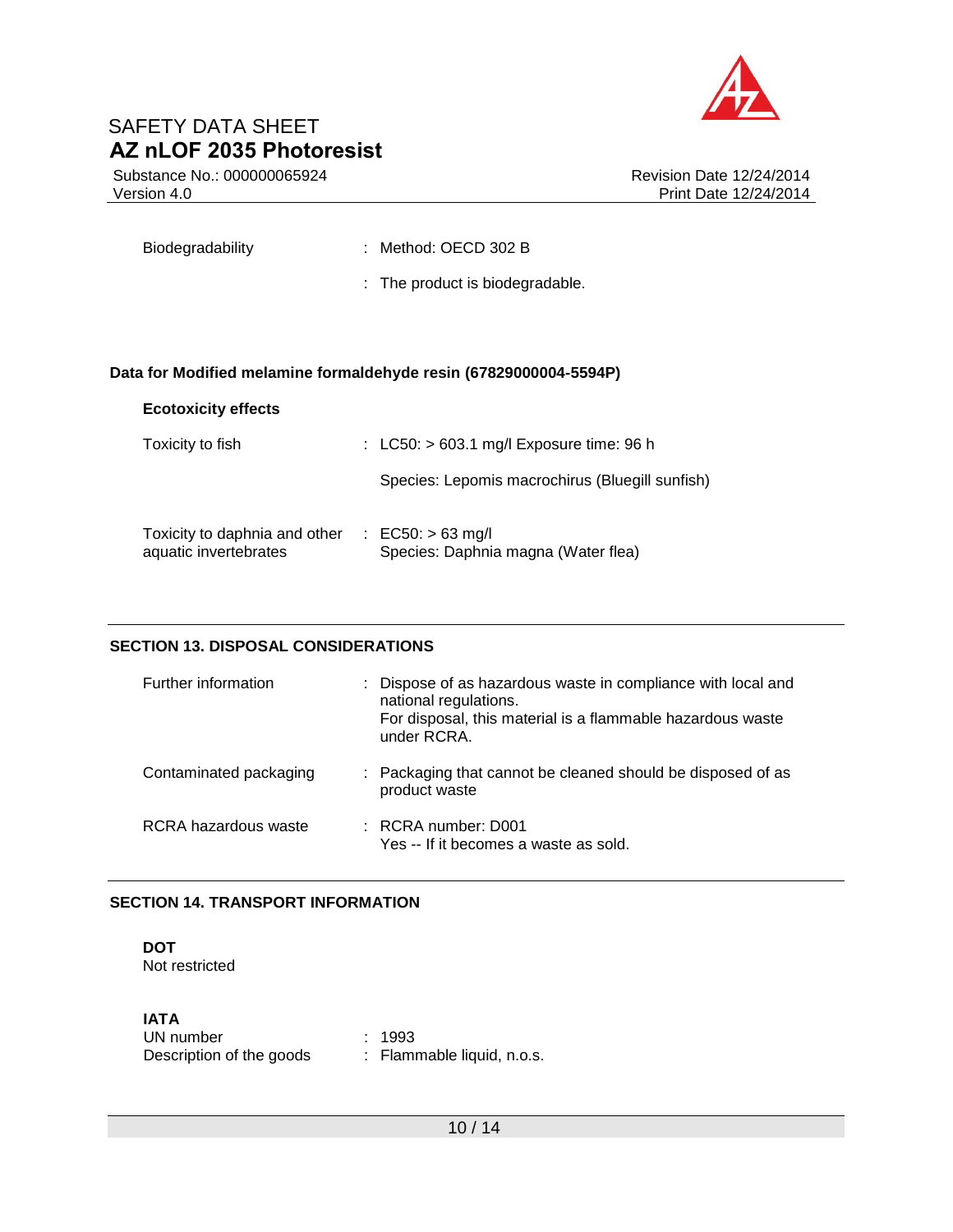

Substance No.: 000000065924 Version 4.0

Revision Date 12/24/2014 Print Date 12/24/2014

| Class<br>Packing group<br>Labels<br>Environmentally hazardous<br>Additional data for transport | (2-Methoxy-1-methylethyl acetate)<br>3<br>÷<br>: III<br>3<br>÷.<br>: no<br>: PASSENGER AIRCRAFT SHIPMENT OF GLASS<br>CONTAINERS > 2.5L NOT PERMITTED. CARGO AIRCRAFT<br>ONLY! |
|------------------------------------------------------------------------------------------------|-------------------------------------------------------------------------------------------------------------------------------------------------------------------------------|
| <b>IMDG</b>                                                                                    |                                                                                                                                                                               |
| UN number                                                                                      | : 1993                                                                                                                                                                        |
| Description of the goods                                                                       | : FLAMMABLE LIQUID, N.O.S.                                                                                                                                                    |
|                                                                                                | (2-Methoxy-1-methylethyl acetate)                                                                                                                                             |
| Class                                                                                          | -3<br>÷                                                                                                                                                                       |
| Packing group                                                                                  | : III                                                                                                                                                                         |
| Labels                                                                                         | $\therefore$ 3                                                                                                                                                                |
| EmS Number 1                                                                                   | $\pm$ F-E.                                                                                                                                                                    |
| EmS Number 2                                                                                   | $: S-E$                                                                                                                                                                       |
| Marine pollutant<br>Environmentally hazardous                                                  | no<br>no                                                                                                                                                                      |

### **SECTION 15. REGULATORY INFORMATION**

#### **Notification status**

| <b>TSCA</b>                   | : One or more components of this product are not listed on the<br>TSCA Inventory. The components, however, are covered by<br>Low Volume Exemptions (LVEs). These LVE-based products<br>may only be used in conventional photolithographic processes<br>consistent with their design. For any applications outside of<br>this intended purpose, contact the vendor first. |  |
|-------------------------------|--------------------------------------------------------------------------------------------------------------------------------------------------------------------------------------------------------------------------------------------------------------------------------------------------------------------------------------------------------------------------|--|
| <b>DSL</b>                    | This product contains one or several components that are not<br>on the Canadian DSL nor NDSL.                                                                                                                                                                                                                                                                            |  |
| <b>WHMIS Classification</b>   | : B3: Combustible Liquid                                                                                                                                                                                                                                                                                                                                                 |  |
| <b>Canadian PBT Chemicals</b> | : This product does not contain any components on the DSL that<br>are classified as Persistent, Bioaccumulative and Toxic (PBT)<br>under CEPA.                                                                                                                                                                                                                           |  |
| <b>CERCLA Reportable</b>      |                                                                                                                                                                                                                                                                                                                                                                          |  |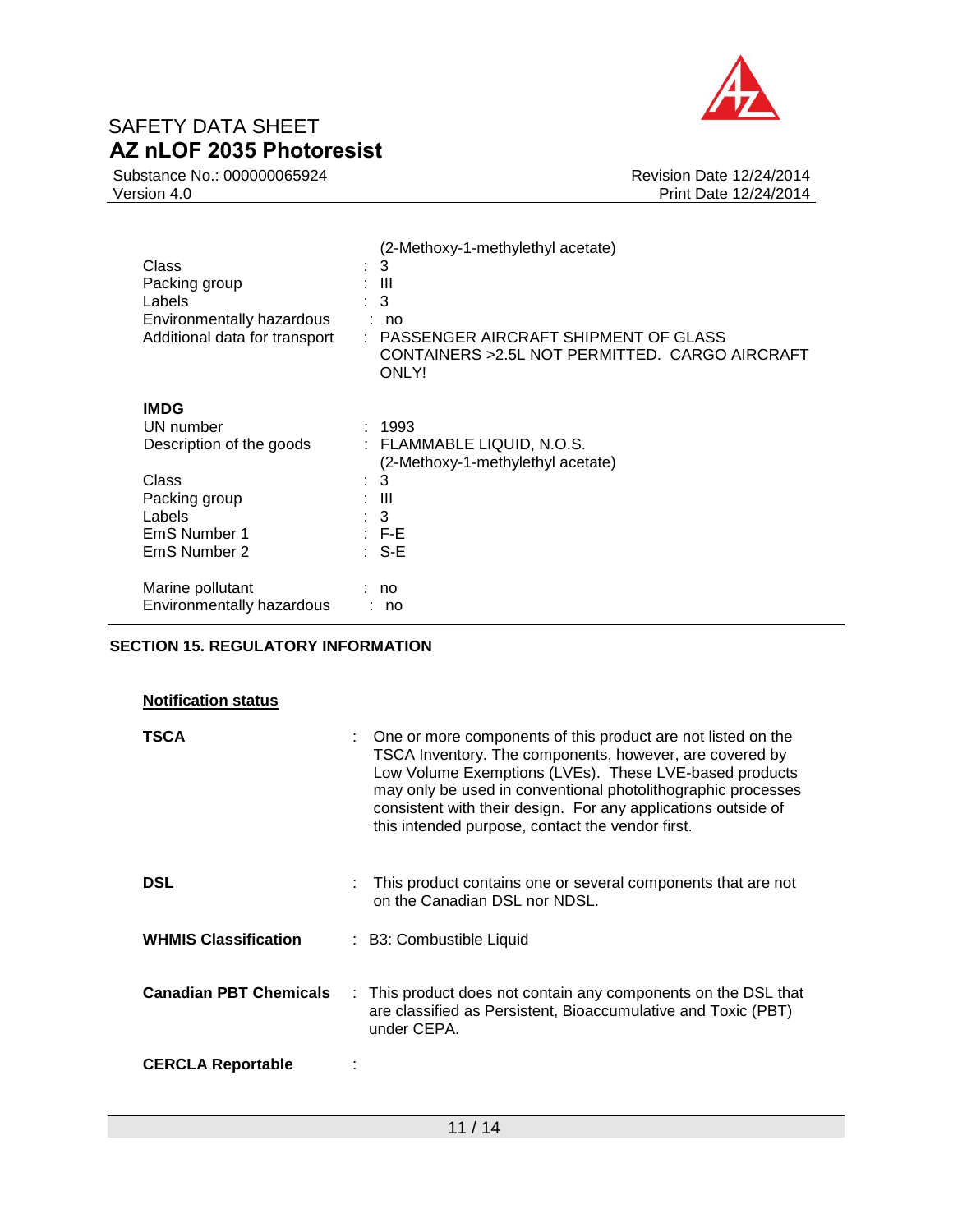

Substance No.: 000000065924 Version 4.0

### **Quantity**

This material does not contain any components with a CERCLA RQ.

| Carcinogenicity |                                                                                                                                                               |
|-----------------|---------------------------------------------------------------------------------------------------------------------------------------------------------------|
| <b>IARC</b>     | No component of this product present at levels greater than or<br>equal to 0.1% is identified as probable, possible or confirmed<br>human carcinogen by IARC. |
| <b>OSHA</b>     | No component of this product present at levels greater than or<br>equal to 0.1% is identified as a carcinogen or potential carcinogen<br>by OSHA.             |
| <b>NTP</b>      | No component of this product present at levels greater than or<br>equal to 0.1% is identified as a known or anticipated carcinogen<br>by NTP.                 |
| <b>ACGIH</b>    | No component of this product present at levels greater than or<br>equal to 0.1% is identified as a carcinogen or potential carcinogen<br>by ACGIH.            |

#### **EPCRA - Emergency Planning and Community Right-to-Know Act**

| <b>SARA 302 Reportable</b>  | : This material does not contain any components with a SARA    |
|-----------------------------|----------------------------------------------------------------|
| Quantity                    | 302 RQ.                                                        |
| <b>SARA 304 Extremely</b>   | : This material does not contain any components with a section |
| <b>Hazardous Substances</b> | 304 EHS RQ.                                                    |

**SARA 313**: This material does not contain any chemical components with known CAS numbers that exceed the threshold (De Minimis) reporting levels established by SARA Title III, Section 313.

### **Clean Air Act**

| <b>Ozone-Depletion</b> | This product neither contains, nor was manufactured with a |  |  |
|------------------------|------------------------------------------------------------|--|--|
| <b>Potential</b>       | Class I or Class II ODS as defined by the U.S. Clean Air   |  |  |
|                        | Act Section 602 (40 CFR 82, Subpt. A, App.A + B).          |  |  |

### **US. Clean Air Act - Hazardous Air Pollutants (HAP)**

The following chemical(s) are listed as HAP under the U.S. Clean Air Act, Section 12 (40 CFR 61): Formaldehyde 50-00-0

**US. Clean Air Act Section 112(r); Regulated toxic and flammable substances for Accidental Release Prevention - 40 CFR 68.130 (subpart F)**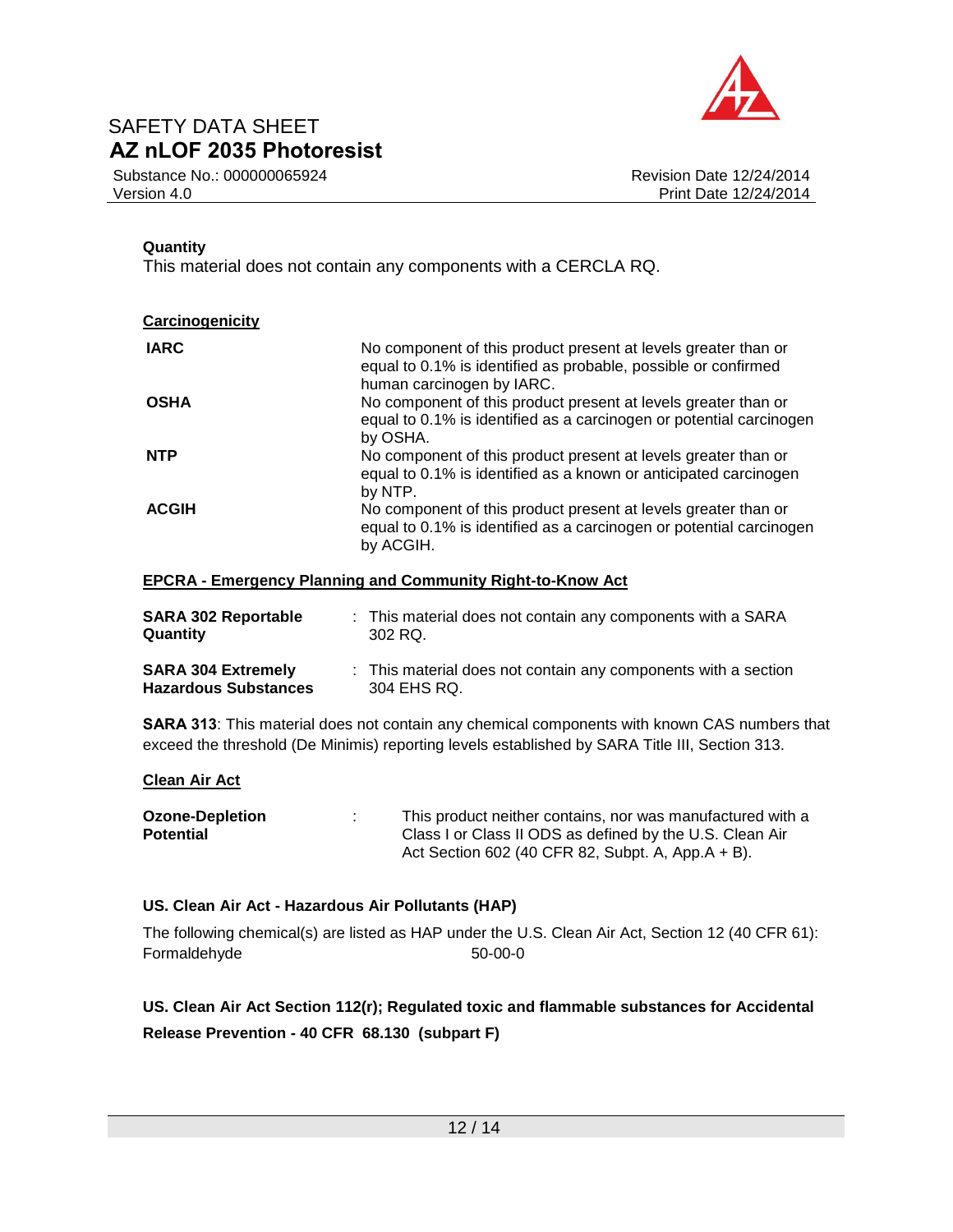

Substance No.: 000000065924 Version 4.0

Revision Date 12/24/2014 Print Date 12/24/2014

The following chemical(s) are listed under the U.S. Clean Air Act Section 112(r) for Accidental Release Prevention (40 CFR 68.130, Subpart F): Formaldehyde 50-00-0

## **US. Clean Air Act Section 111 SOCMI Intermediate or Final Volatile Organic Compunds (VOC) - 40 CFR part 60.489**

The following chemical(s) are listed under the U.S. Clean Air Act Section 111 SOCMI Intermediate or Final VOC's (40 CFR 60.489): Formaldehyde 50-00-0

### **Clean Water Act**

The following Hazardous Substances are listed under the U.S. CleanWater Act, Section 311, Table 116.4A: Formaldehyde 50-00-0

The following Hazardous Chemicals are listed under the U.S. CleanWater Act, Section 311, Table 117.3: Formaldehyde 50-00-0

### **US State Regulations**

| <b>Massachusetts Right To</b><br><b>Know Components</b> | : Formaldehyde                          | $50-00-0$         |
|---------------------------------------------------------|-----------------------------------------|-------------------|
| Pennsylvania Right To<br><b>Know Components</b>         | $: 1$ -Methoxy-2-propanol acetate       | 108-65-6          |
|                                                         | Cresol novolak resin                    | 67829000004-5792P |
|                                                         | Modified melamine-formaldehyde<br>resin | 67829000004-5594P |
|                                                         | Formaldehyde                            | $50-00-0$         |
| <b>New Jersey Right To</b><br><b>Know Components</b>    | $: 1$ -Methoxy-2-propanol acetate       | 108-65-6          |
|                                                         | Cresol novolak resin                    | 67829000004-5792P |